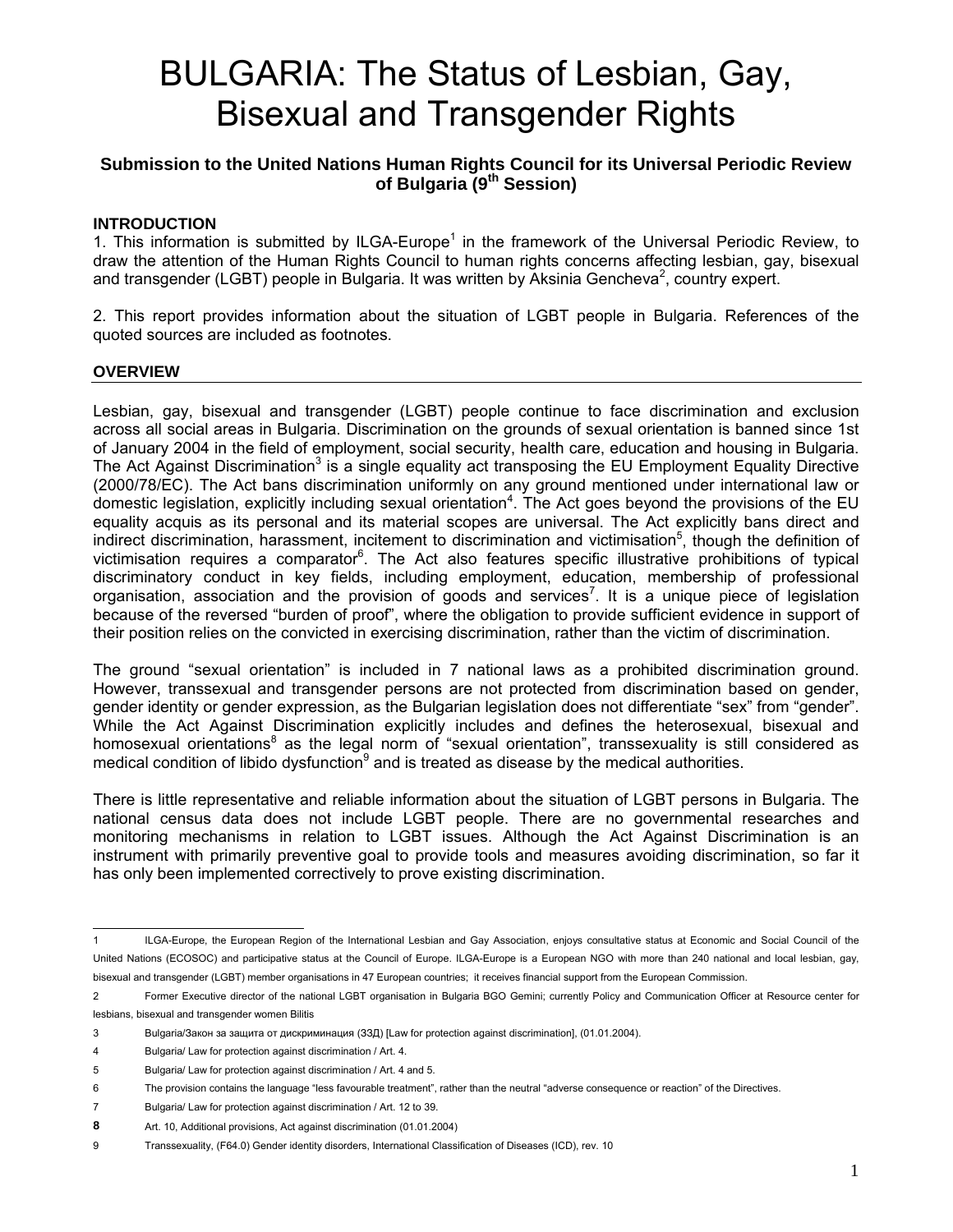Domestic research is almost non-existent – it has only been provided by NGOs or occasional surveys by the Commission for protection against discrimination<sup>10</sup>, or the media. Most of the research data about LGBT issues come from international sources and are funded internationally. On the other hand there is no interest on the part of local researchers and research institutes to study LGBT issues. There is no funding allocated for LGBT research either – the government does not recognise LGBT people as a sector deserving investment in research, and private donors show no interest in the subject. So far no evidence can be found that the lack of public policies and anti-discrimination measures have been seriously questioned by influential agents (the EU for instance) on the grounds of unreliable data, irrelevancy or inconsistency.

Within the past 4 years governmental agencies and policy makers have made blank statements on numerous occasions, highlighting the existing discrimination against LGBT persons and publicly recognising the need of enforcement of the anti-discrimination legislation against LGBT people, including employment. However, there is no political, neither governmental will to combat discrimination based on sexual orientation, therefore no real actions have been taken in this account. The LGBT minority is not considered as a target group or a factor in any social or political sphere, thus there are no governmental policies and measures taken to monitor and diminish the inequality against this part of the population.

Another European Union legislation (Directive 2004/83/EC), which sets out minimum rules governing the award of refugee status, has been implemented by the Bulgarian Law on Asylum and Refugees. There are no available statistics or data on asylum or refugees seekers based on their sexual orientation or gender identity. One case has been reported to LGBT organisations of an asylum seeker basing his application for refugee status, seeking to be considered a victim of persecution 'for reasons of membership of a particular social group' for the purpose of obtaining refugee status. His application was rejected solely because the allegations made were considered to lack credibility.

According to §1(3) of the Law on Asylum and Refugees 'members of the family' are: a) the spouse or the person with whom s/he is in a proven stable and long-term relationship; and b) children under 21 years of age who are not married. Thus, the law does not recognise LGBT partners as family members for the purpose of obtaining derivative status – refugee status or a subsidiary form of protection, i.e. "humanitarian status" in Bulgarian law.

Public demonstrations, pride marches and other mass events are allowed by the national law, if they are peaceful and unarmed. The freedom of expression and assembly is guaranteed by the Bulgarian Constitution. Numerous public events organised by LGBT organisations have been allowed by the state, as well as two LGBT Pride marches (in 2008 and 2009). Recent legislation requires that marches, parades and other public events shall not pass nearby certain governmental buildings for security reasons. The local authorities have autonomy in defining which buildings shall be forbidden to cross public marches.

In 2009 the Municipality of Pazardjik adopted amendments in the Regulation for Public order in Pazardjik and the region, forbidding "the public display and expression of sexual and other orientations". Complain for indirect discrimination and incitement for discrimination against LGBT people has been raised by the Bulgarian LGBT group (LGBT Deystvie) before the Commission against discrimination.

In the health system, there is no legal recognition of the needs of LGBT patients. For instance, Assisted Reproductive Technology is legally only available for different-sex couples of a man and a woman with certified fertilisation problems. While homosexuality is not considered as medical illness according to the Medical Classification of Diseases, translated into National Classification, some medical servants still consider and treat it as such. There is legal ban for men who have sex with men to donate blood, as the hospitals refuse blood donations from homosexual persons. There are no reliable and official statistics and data, investigating the health and sexuality issues (for instance on HIV/AIDS issues) specifically relevant to LGBT persons.

# **RIGHT TO SECURITY OF THE PERSON**

Article 20 of ICCPR

 $10<sup>10</sup>$ Sociological research of the Bulgarian Commission for protection against discrimination, performed by SCALA agency in September 2007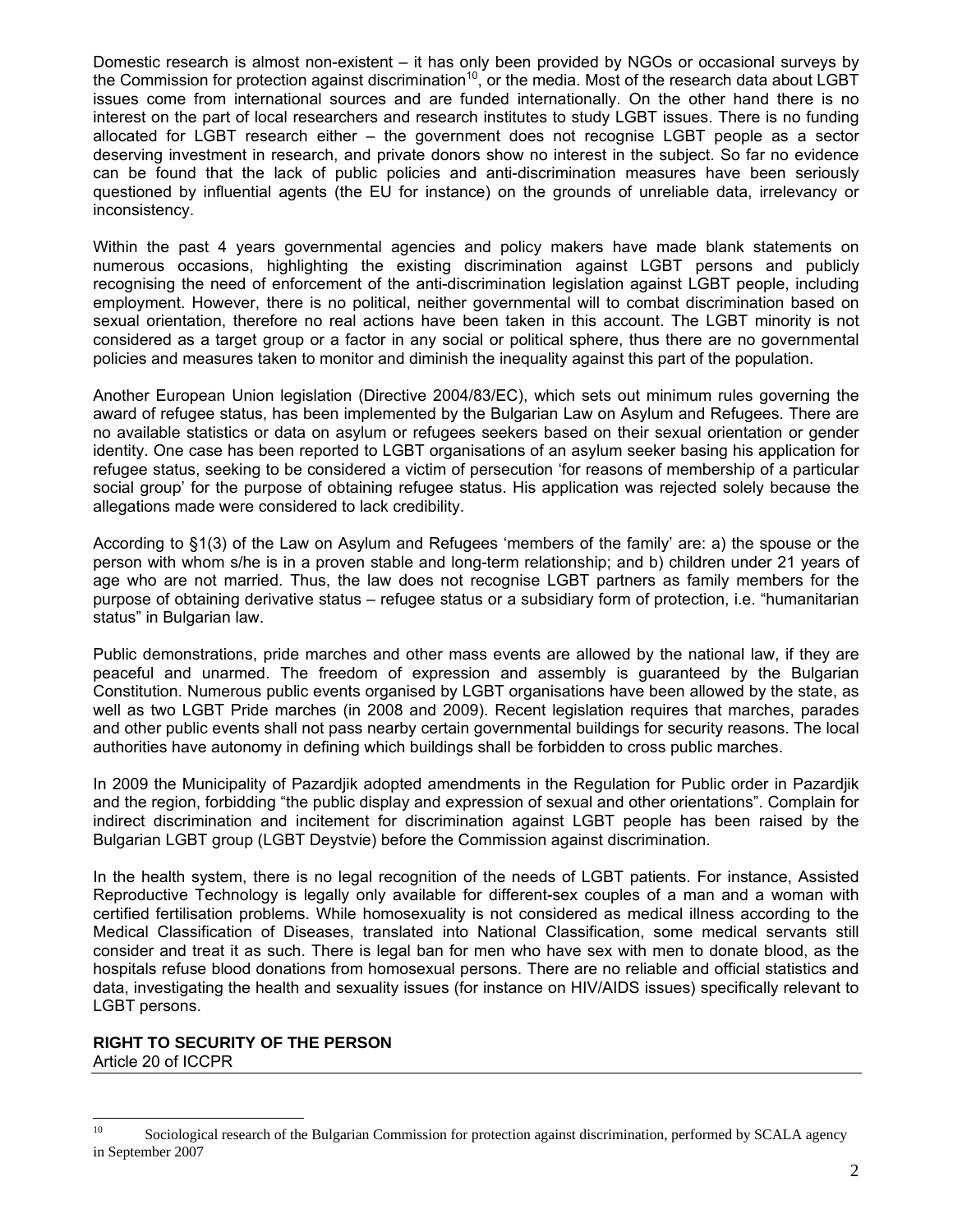The level of violence and attacks against lesbian, gay and transgender persons, or those who are perceived as having a different sexual orientation or gender identity, is present and widespread in the country. The national Criminal Code does not criminalise crimes motivated by hatred against LGBT people, though it bans hate crimes based on ethnicity, religion or beliefs, race, political association.

Within the past few years Bulgarian LGBT groups and organisations have collaborated and worked in partnership with the police forces, mostly in providing the safety of public LGBT events. In 2007 the Bulgarian LGBT organisation BGO Gemini organised series of trainings for police officers. The trainings included overview of the LGBT terminology, the anti-discrimination legislation in Bulgaria, detailed review of hate crimes – legislation, definition, examples, discussion and feedback on similar cases in Bulgaria, why homophobia based crimes differ from the other crimes, how should they be reported and discussion on the role of the police and NGOs to tackle hate crimes against LGBT people. Although the police authorities have showed responsiveness and willingness to tackle hate crimes against LGBT people, there is no legal instrument or regulation to do so.

#### **Recommendations:**

We urge the Bulgarian Government to:

- $\triangleright$  Take all necessary legislative measures to impose appropriate criminal penalties for violence, threats of violence, incitment to violence and related harassment, based on the actual or perceived sexual orientation or gender identity of any person or group of persons
- $\triangleright$  Take all necessary policing and other measures to prevent and provide protection from all forms of violence and harassment related to sexual orientation and gender identity
- $\triangleright$  Ensure that perpetration of such violence is vigorously investigated, and that, where appropriate evidence is found, those responsible are prosecuted, tried and duly punished
- $\triangleright$  Undertake campaigns of awareness-raising, directed to the general public as well as to actual and potential perpetrators of violence, in order to combat the prejudices that underlie violence related to sexual orientation and gender identity

#### **PROTECTION AGAINST HATE SPEECH**

Under the civil Law against discrimination, hate speech is governed by the concepts of harassment and incitement to discrimination. The Act against discrimination bans harassment on a number of grounds, including explicitly sexual orientation. Harassment, including harassment on sexual orientation grounds, is explicitly stated to constitute a form of discrimination $11$ . It is defined as "unwanted conduct [on grounds of sexual orientation] expressed physically, verbally or in any other manner, having the purpose or effect of violating the dignity of a person and of creating a hostile, offensive or intimidating environment<sup>"12</sup>. Therefore, harassment under the Law against discrimination encompasses hate speech in a broad sense. In addition, hate speech is covered in certain cases by the ban on incitement to discrimination under the Law against discrimination<sup>13</sup>. It is defined as "the direct and deliberate encouragement, instruction, exertion of pressure or persuasion of someone to commit discrimination, where the inciting party is in a position to influence the incited one".

Three complaints for hate speech and biased language before the Commission for protection against discrimination have been raised by LGBT groups against three Bulgarian newspapers. LGBT NGOs annual media monitoring reports show a substantial number of negative publications, using politically incorrect and harassing language against LGBT people.

#### **Recommendations:**

We urge the Bulgarian Government to:

 $\triangleright$  Adopt the explicit legal measures to ensure that the exercise of freedom of opinion and expression does not violate the rights and freedoms of persons of diverse sexual orientations and gender identities;

 $11\,$ <sup>11</sup> Bulgaria/Law for protection against discrimination, Art. 5 (01.01.2004).

<sup>&</sup>lt;sup>12</sup> Bulgaria/ Law for protection against discrimination, Additional provision § 1.1 (01.01.2004).<br><sup>13</sup> Bulgaria/ Law for protection against discrimination, Art. 5 (1.01.2004).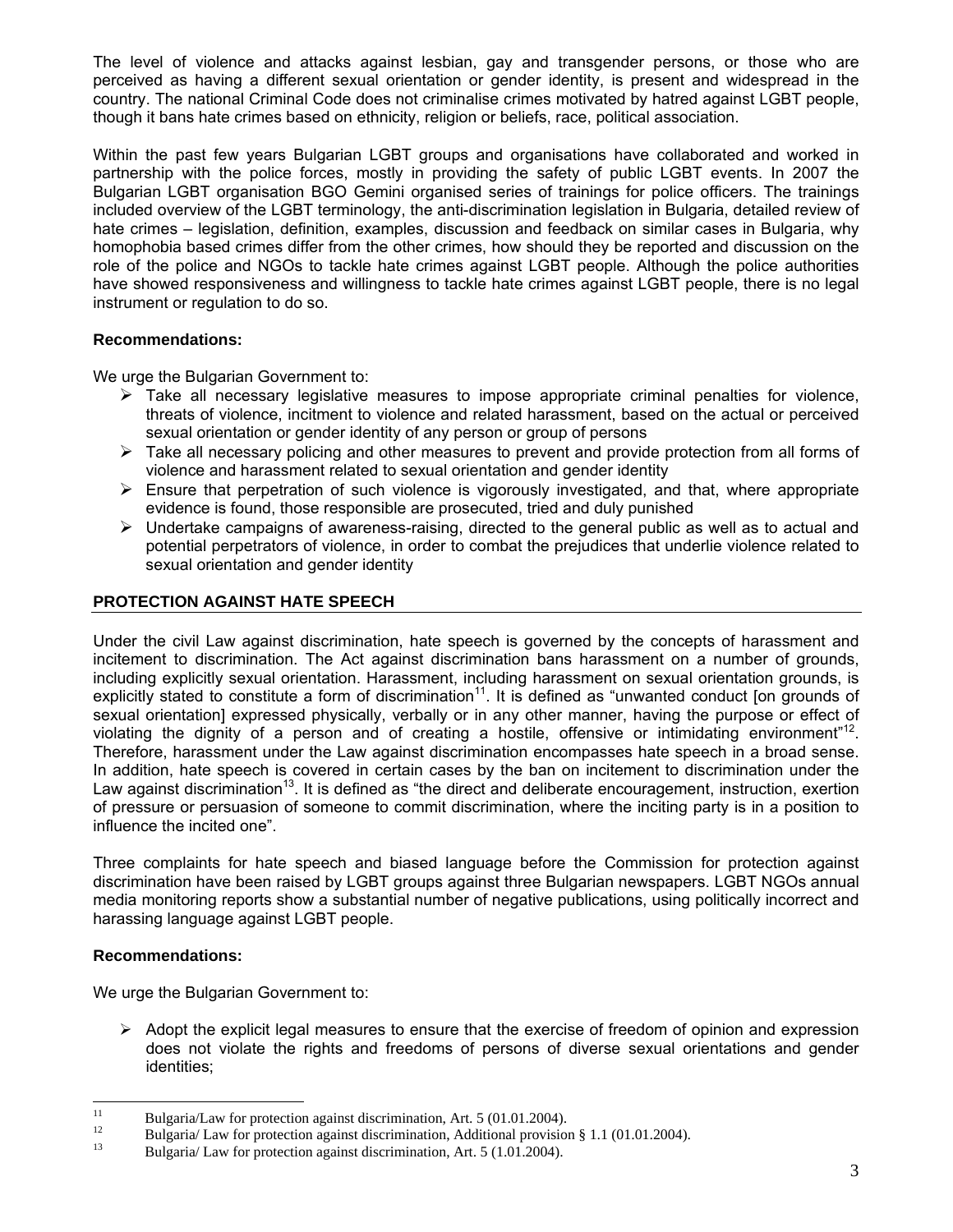$\triangleright$  Ensure that the outputs of media is pluralistic and non-discriminatory in respect of issues of sexual orientation and gender identity and that speech motivated by homophobia and transphobia does not remain unpunished.

## **RIGHT TO EDUCATION**

(Article 13 of ICESCR)

NGOs report discrimination and bullying in school against LGBT people<sup>14</sup>. According to the data, the Bulgarian educational curriculum is strictly gender biased, representing strong heteronormative and sexist role of the man and the woman, excluding LGBT people. The research also shows that 70% of the responding homosexual pupils drop out of school or miss classes because of systematic harassment and 50% of them attempt suicide after such bullying in school. There is no evidence for follow-up or preventive measures taken by the Ministry of Education and Science, nor other governmental agencies. There is a clear evidence of discrimination and bullying against LGBT people in the educational system and it can be assumed that such homophobic environment lead to low education levels, lack of professional experience and social skills in the LGBT people, which make them vulnerable on the labour market. Additionally, there are no vocational training programmes developed by the government to tackle this issue, therefore there is no objective to raise LGBT people's competitiveness and equal opportunities on the labour market.

#### **Recommendations:**

We urge the Bulgaria Government to:

- $\triangleright$  Ensure that education is directed to the development of each student's personality, talents, and mental and physical abilities to their fullest potential, and responds to the needs of students of all sexual orientations and gender identities;
- $\triangleright$  Ensure that education methods, curricula and resources serve to enhance understanding of and respect for, *inter alia*, diverse sexual orientations and gender identities, including the particular needs of students, their parents and family members related to these grounds;
- $\triangleright$  Take proactive and adequate measures to address homophobic and transphobic bullying and discrimination against LGBT pupils and teachers.

#### **RIGHT TO RECOGNITION BEFORE THE LAW**

In Bulgaria gender reassignment surgery is not available free of charge in public hospitals. Although transsexuality is considered as a medical condition<sup>15</sup>, the costs of the transition and surgical interventions are not covered by the state. However, there are limited cases when FTM transsexual person's surgery is covered by the state because of a potential risk of breast cancer and, therefore, medical reasoning to remove the breasts. This does not include genital surgery aiming at sexual reassignment.

Transgender persons can change their personal documents, including passport and ID cards according to the national Law for personal documents, without undergoing a gender reassignment surgery. Judicial authorisation is required to change the details of sex and name in the personal documents and records of the person. The transgender person must request a court decision, followed by expertise certificate by a commission, appointed by the court. The procedure is quite slow and extremely bureaucratic and might take more than two years.

There are no surveys, statistics or official data about the situation of the transgender, transsexual and intersex people in Bulgaria.

#### **Recommendations:**

We urge the Bulgarian Government to:

 $14<sup>°</sup>$ Research on the nature and level of discrimination based on sexual orientation, gender and ethnicity in 181 pupils between IX-XII grade in high schools in Bulgaria, performed by BGO Gemini in 2007-2008<br>(http://www.bgogemini.org/bg/school/resultati.html)<br>15<br>Theoretics: Chief S. Chief S. Chief S. Chief S. Chief S. Chief S. Chief S. Chief

Transsexuality, (F64.0) Gender identity disorders, International Classification of Diseases (ICD), rev.